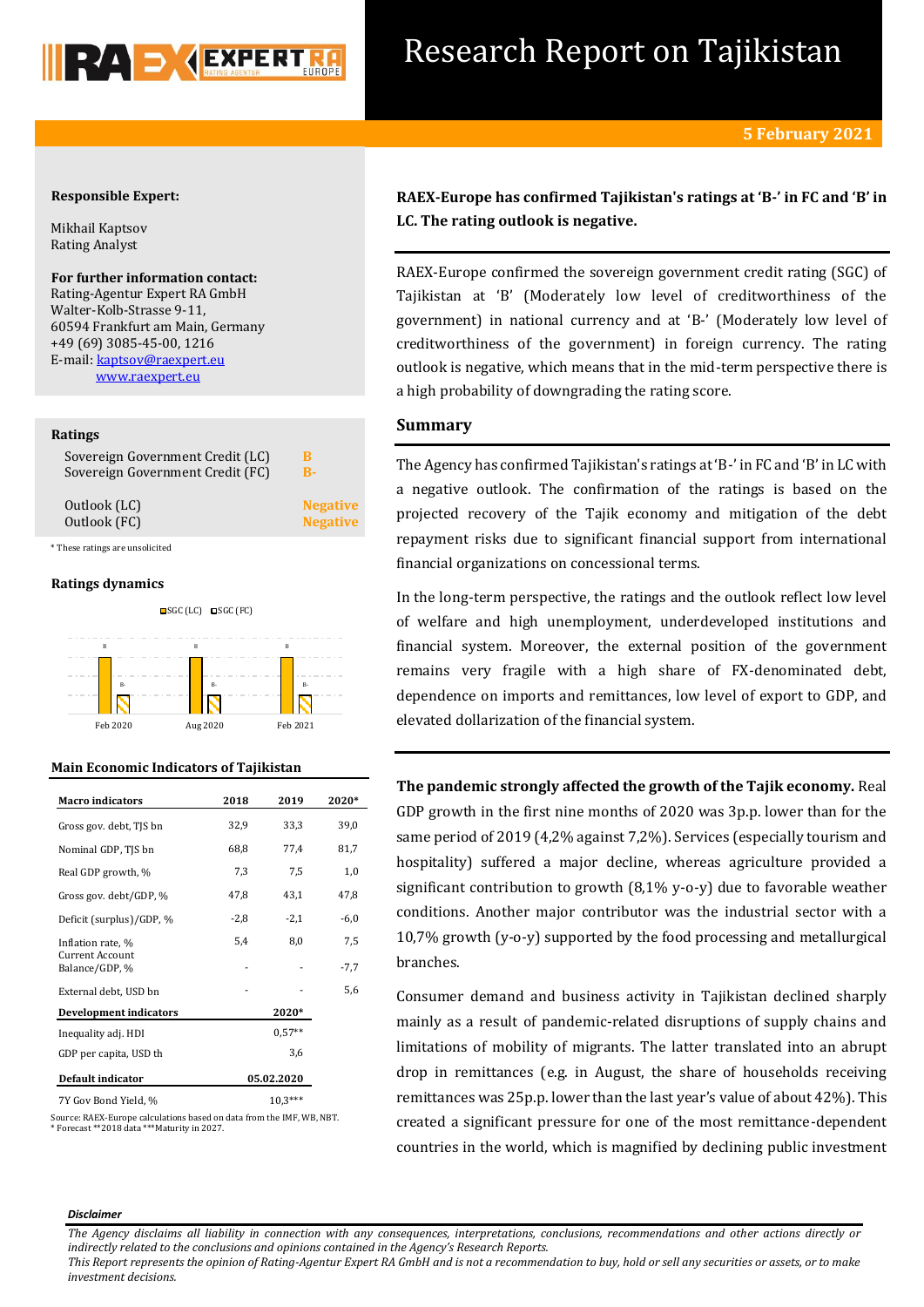**Graph 1:** Macroeconomic indicators, %



Source: RAEX-Europe calculations based on data from the WB, IMF, NBT





Source: RAEX-Europe calculations based on data from the WB, IMF, NBT



#### **Graph 3:** Government debt dynamics, %

Source: RAEX-Europe calculations based on data from the WB, IMF, NBT

associated with the government measures to combat the effects of the pandemic.

Taking the abovementioned developments into account, we expect the economic growth of the country to decline to 1,0% in 20201. However, due to the easing of the anti-pandemic measures in Tajikistan and in Russia (the major source of remittances inflows) and vaccine distribution, as well as an expected recovery in household consumption and FDIs, we forecast a gradual reacceleration of economic growth to pre-crisis levels in the medium term (2021-2022) (see graph 1).

In the long term, the economic stance of the country and government creditworthiness will remain limited. The level of institutional development of Tajikistan is low: the updated Corruption Perception Index (2020) for Tajikistan stayed at the same level of 25, which corresponds to the position in the fourth quartile of the global ranking. GDP per capita at around USD 3,6 th (in PPP terms) is one of the lowest readings in the region.

**COVID-19 outbreak led to a significant increase in both budget deficit and debt.** The government implemented a package of fiscal measures and prioritized healthcare spending (19,6% growth in the first nine months of 2020 y-o-y) while the energy sector and state administration saw significant budget cuts (23,1% and 11,4% y-o-y, respectively). This package included VAT exemptions on essential imports (consumer staples), direct aid to vulnerable households (including subsidized food distribution, direct payments of TJS 400 a year for eligible families and onetime COVID assistance of TJS 500), additional payments for healthcare workers, tax-holidays for several industries and financial support for SMEs, which included restructuring of loans by banks.

As a result, budget expenditures are expected to grow from 29,5% of GDP in 2019 to 33,4% of GDP in 2020. At the same time, due to the slowdown of business activity, budget revenues (as % of GDP) saw a significant decrease of around 2p.p. in 2020, which will lead to a widening of the fiscal deficit above 7,5% of GDP (see graph 2). Consequently, the government debt is forecast to increase to 206,3% of budget revenues and to 52,8% of GDP in 2020 (by more than 40 p.p. and 8 p.p. from the readings of 2019, respectively) (see graph 3).

The budget support programs were mostly financed by international organizations. In addition to the approval of USD 189,5 m disbursement under the IMF Rapid Credit Facility in May 2020, other grants and loans were agreed, namely, more than USD 102,5 m from the Asian Development Bank, USD 50 m from the European Fund for Sustainable Development and

<sup>1</sup> Based on own calculations and data from the WB, IMF, EDB and TAJSTAT

*Disclaimer* 

 $\overline{a}$ 

*The Agency disclaims all liability in connection with any consequences, interpretations, conclusions, recommendations and other actions directly or indirectly related to the conclusions and opinions contained in the Agency's Research Reports.*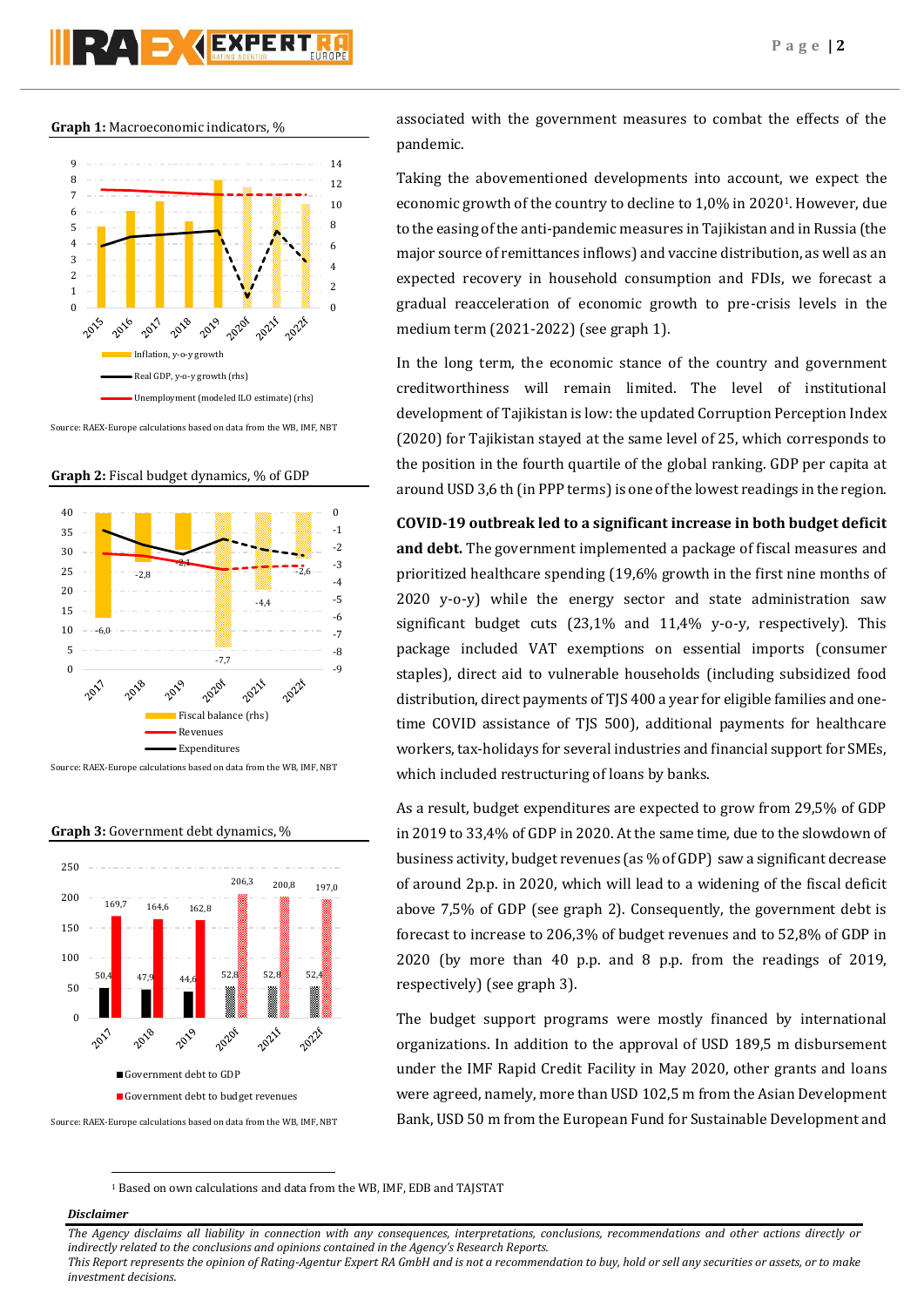

**Graph 4:** Financial soundness indicators, %



Source: RAEX-Europe calculations based on data from the NBT





Source: RAEX-Europe calculations based on data from the NBT

**Graph 6:** Financial dollarization, % of total



Source: RAEX-Europe calculations based on data from the NBT

USD 27,5 m from the World Bank. Additionally, Tajikistan, alongside other 46 countries, applied for the G-20 Debt Service Suspension Initiative (DSSI). This debt moratorium will release around USD 50 m because of the suspension of the external debt payments.

The major problems for the government finances remain the high level of indebtedness of SOEs, lack of internal capacity for revenue growth and investments; nonetheless, financing issues are largely mitigated by the international donors' support on concessional terms. The long-term construction of the Rogun hydroelectric power plant, which commenced in 2016 represents a significant capital expenditure (around 5% of GDP a year), although it is of a strategic importance for the country in terms of its potential role for the energy security.

**The coronavirus pandemic had a modest impact on the banking system**. Two new banks in Tajikistan got a license in 2020 and the number of branches and banking service centers increased by 10 units and amounted to 1935 units. Total assets of the Tajik financial organizations in 4Q 2020 increased by TJS 4 335 m or by 19,7% y-o-y. The ratio of NPLs (30 days overdue) to total loans, as of end 4Q 2020 decreased down to 23,8% of total loans, a drop of about 7p.p. from the reading of 2Q 2020 and about 3p.p. from the figure recorded in 4Q 2019. The banking sector's profitability slightly declined but remains positive: as of the end of 2020, ROE and ROA amounted to 5,23% and 1,43%, respectively. Capitalization in the system remains adequate as the capital adequacy ratio remained high at 18,2% (see graph 4).

Low level of trust to the banking system from the population and absence of listed shares currently traded on the national Central Asia Stock Exchange (Dushanbe) remain a significant problem for the country's financial system. Additionally, two large systematically important banks (Tojiksodirotbank and Agroinvestbank) are under a risk of possible liquidation. The collapse of these two banks would represent a major risk to the government debt burden because the government would need to step in and bail the banks out.

**The effectiveness of the Central Bank policy remains limited.** The policy rate was cut by 100b.p. on 1 May 2020, and the National Bank of Tajikistan (NBT) lowered it again by 100b.p. down to 10,75% in August. At the same time, the exchange rate of the TJS, after remaining flat between March and October 2020, experienced another sharp depreciation falling from around 0,097 USD to 0,088 USD for 1 TJS (more than 9%) (see graph 8). These factors created an additional inflationary pressure – the inflation rose from 6,6% in September to 8,5% in October and 9,8% in November, which is above the NBT inflation target of 6% (+/- 2p.p.).

## *Disclaimer*

*The Agency disclaims all liability in connection with any consequences, interpretations, conclusions, recommendations and other actions directly or indirectly related to the conclusions and opinions contained in the Agency's Research Reports.*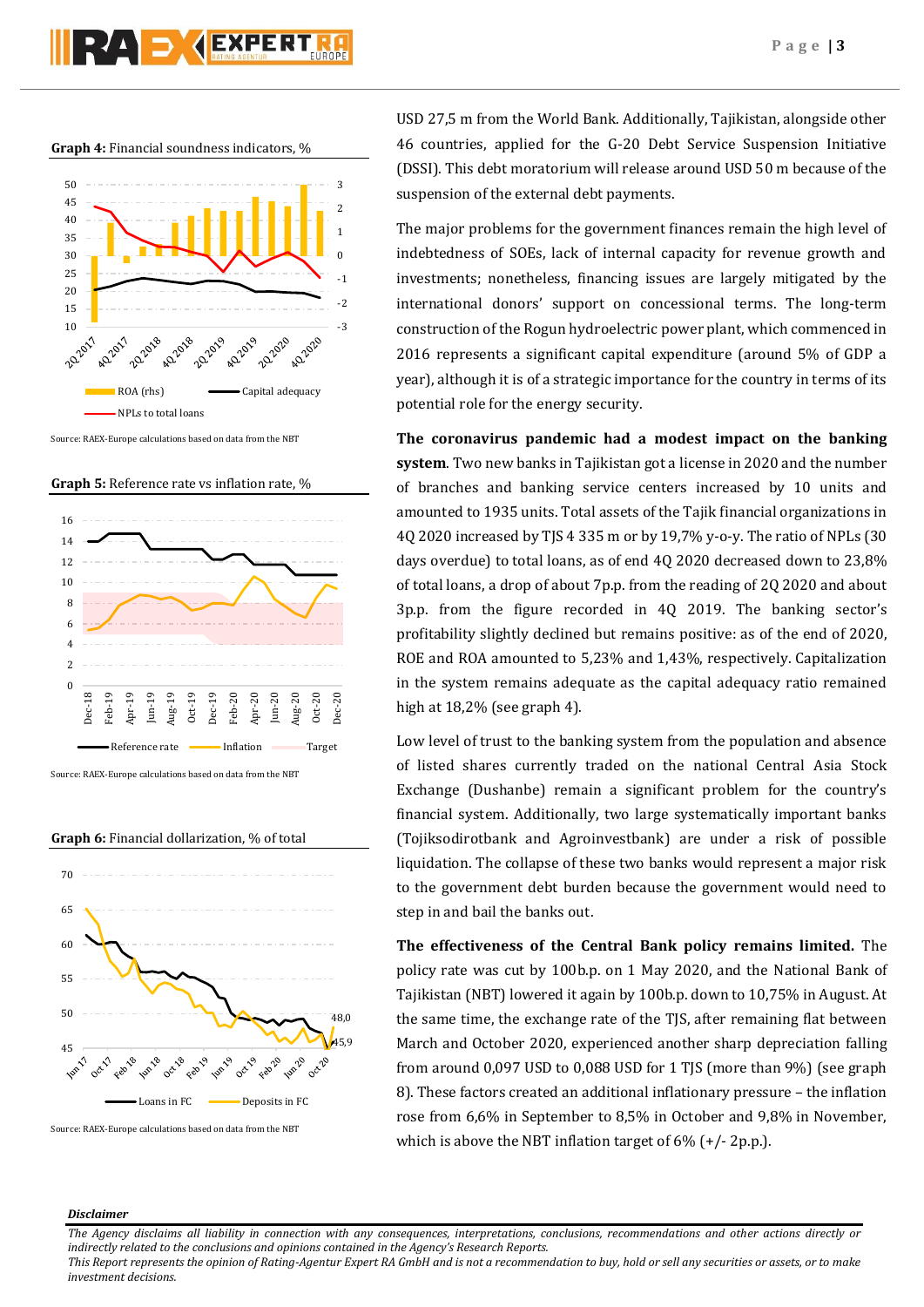# RAD **AEXPERT**





Source: RAEX-Europe calculations based on data from the WB, IMF





Source: RAEX-Europe calculations based on data from the WB, IMF, NBT

We assess the NBT response as adequate and expect the inflation to enter the target interval in the medium term. Nevertheless, the level of dollarization in the country remains high: 48% of deposits and around 46% of loans are nominated in foreign currency. Due to the weak banking system, undeveloped local capital markets, high dollarization and low independency of the NBT the transition mechanisms remain inefficient.

**The pandemic strongly affected the external performance.** The external position of Tajikistan remains very fragile. Due to the pandemic, the main commodity exports (minerals, cotton, and aluminum) experienced a sharp decline with the only exception of gold. We expect the ratio of exports to GDP to decline by 0,5p.p. to 14,8% in 2020 and to gradually recover in 2021-2022 and get above the pre-pandemic levels. Drop in imports due the slowdown of consumer demand partially lowers the pressure on the current account stance: a decline of import to GDP from 42% to 38,6% is forecast for 2020. Taking into account the significant fall in remittances, we expect the current account deficit to widen to about 7% of GDP in 2020 (see graph 7) and shrink subsequently because of the projected rebound in economic activity and intensifying remittances inflows.

International reserves increased to USD 2,1 bn in November as a consequence of the NBT's gold purchases, which corresponds to around 8 months of imports (see graph 8). At the same time, the exchange rate remains controlled by the NBT: it allowed another sharp depreciation of TJS in November 2020. Thus, the control over the currency has caused the predominance of a black foreign exchange market. Implementation of the plans to remove the currency restrictions could lead to an upgrade of the forecast outlook for Tajikistan.

## **Stress factors:**

 Despite positive dynamics over the last two years, financial dollarization remains high with the share of FX-loans and deposits at 48,0% and 46,9%, respectively by November 2020 (very weak stress-factor)

The following developments could lead to an upgrade:

- Faster and stronger than expected recovery of the global economy, as well the as main trade partners, including Russia, which can lead to increase in remittances and improvement of the external position of Tajikistan;
- Significant development of the financial market and improvement of the banking system: growth of assets and loans to the economy, reduction of NPLs, decrease of financial dollarization and realization of agreements with investors regarding troubled banks;
- Consistent further improvement of the monetary policy and the transmission efficiency, as well as liberalization of the exchange rate regime.

The following developments could lead to a downgrade:

*Disclaimer* 

*investment decisions.*

*The Agency disclaims all liability in connection with any consequences, interpretations, conclusions, recommendations and other actions directly or indirectly related to the conclusions and opinions contained in the Agency's Research Reports. This Report represents the opinion of Rating-Agentur Expert RA GmbH and is not a recommendation to buy, hold or sell any securities or assets, or to make*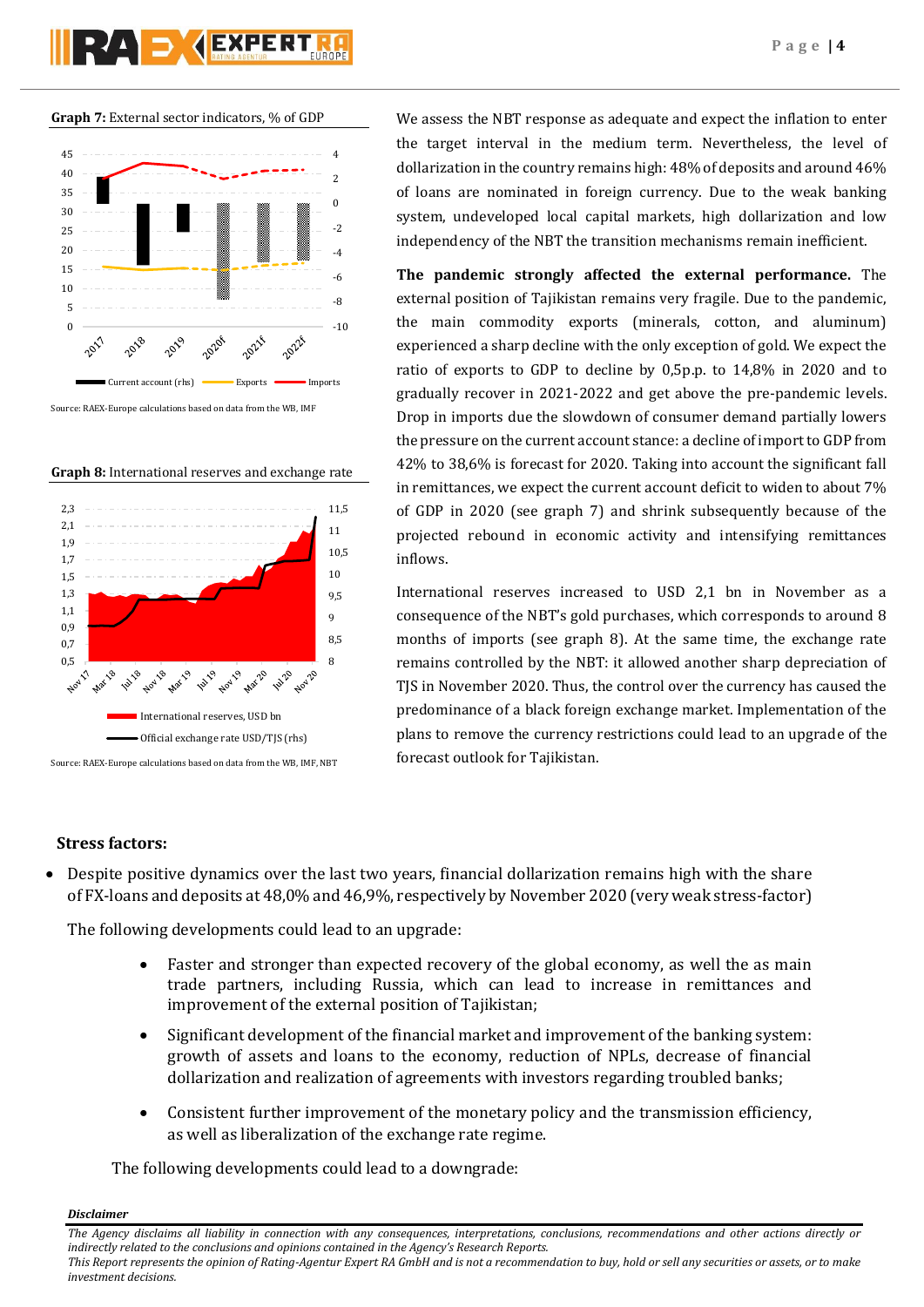**P a g e | 5**



- Continued lock-down measures in the country and longer period of turbulence in the global economy, including a second wave of COVID-19 pandemic, which would lead to further deterioration of the external position, as well as a deeper contraction of local economy;
- Significant expansion of budget expenditures in order to smooth the negative effects from the COVID-19 pandemic and to finalize infrastructure projects in the energy sector, which will create risks of government debt growth;
- Further hikes in inflation and dollarization levels due to external shocks.

## ESG Disclosure:

## Inherent factors

 Quality of fiscal policy; quality of monetary policy; natural resources; natural and climatic threats; environmental threats; Level of corruption, CPI; Government Effectiveness Index; quality of the business environment; position in Doing Business Ranking; level of investment in human capital, adjusted for inequality; Rule of Law Index; transparency of government policymaking Index; level of information transparency of the government; Political Stability and Absence of Violence/Terrorism Index; natural disasters, constant exposure to difficult natural conditions.

## Drivers of change factors

 Due to the global climate change the distortions in the usual ice and water accumulation were recorded during the autumn 2019 – winter 2020. This led to the lack of water in the lakes, used as a sources for the Rogun HPP. As a result, in July 2020 the break in the electricity export from Tajikistan to neighboring countries was observed. Due to the fact that Rogun HPP is the strategically important project for Tajikistan in terms of export diversification and improvement of the external position, potential distortions in water accumulating in the future can lead to deterioration of already weak country's external position. Thus, the factor in our sovereign methodology which could be directly affected by this is *Level and dynamics of production* and *current account balance and export to GDP*.

Next scheduled rating publication: 06.08.2021. The full sovereign rating calendar can be found at [Sovereign Rating Calendar 2021](https://raexpert.eu/sovereign/#conf-tab-5)

*Disclaimer* 

*investment decisions.*

*The Agency disclaims all liability in connection with any consequences, interpretations, conclusions, recommendations and other actions directly or indirectly related to the conclusions and opinions contained in the Agency's Research Reports. This Report represents the opinion of Rating-Agentur Expert RA GmbH and is not a recommendation to buy, hold or sell any securities or assets, or to make*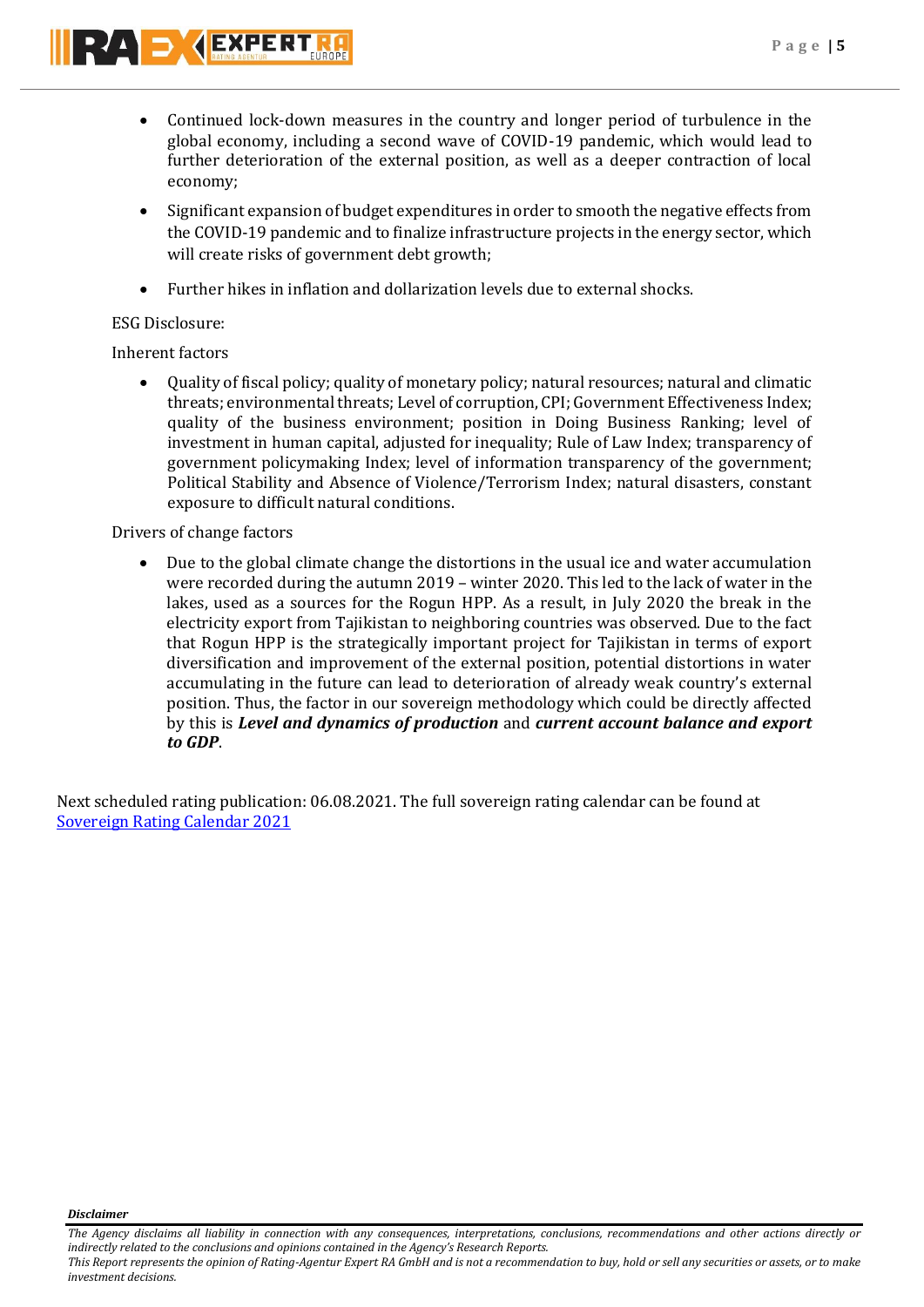

## For further information contact:

Responsible expert: Mikhail Kaptsov, Rating Analyst of RAEX-Europe +49 (69) 3085-45-00, 1216 [kaptsov@raexpert.eu](mailto:kaptsov@raexpert.eu)

Reviewer: Hector Alvarez, Associate Director of RAEX-Europe +49 (69) 3085-45-00, 1213 [alvarez@raexpert.eu](mailto:alvarez@raexpert.eu)

## **Rating-Agentur Expert RA GmbH**

Walter-Kolb-Strasse 9-11, 60594 Frankfurt am Main, Germany +49 (69) 3085-45-00 E-mail[: info@raexpert.eu](mailto:info@raexpert.eu) [www.raexpert.eu](http://raexpert.eu/)

*Disclaimer* 

*investment decisions.*

*The Agency disclaims all liability in connection with any consequences, interpretations, conclusions, recommendations and other actions directly or indirectly related to the conclusions and opinions contained in the Agency's Research Reports. This Report represents the opinion of Rating-Agentur Expert RA GmbH and is not a recommendation to buy, hold or sell any securities or assets, or to make*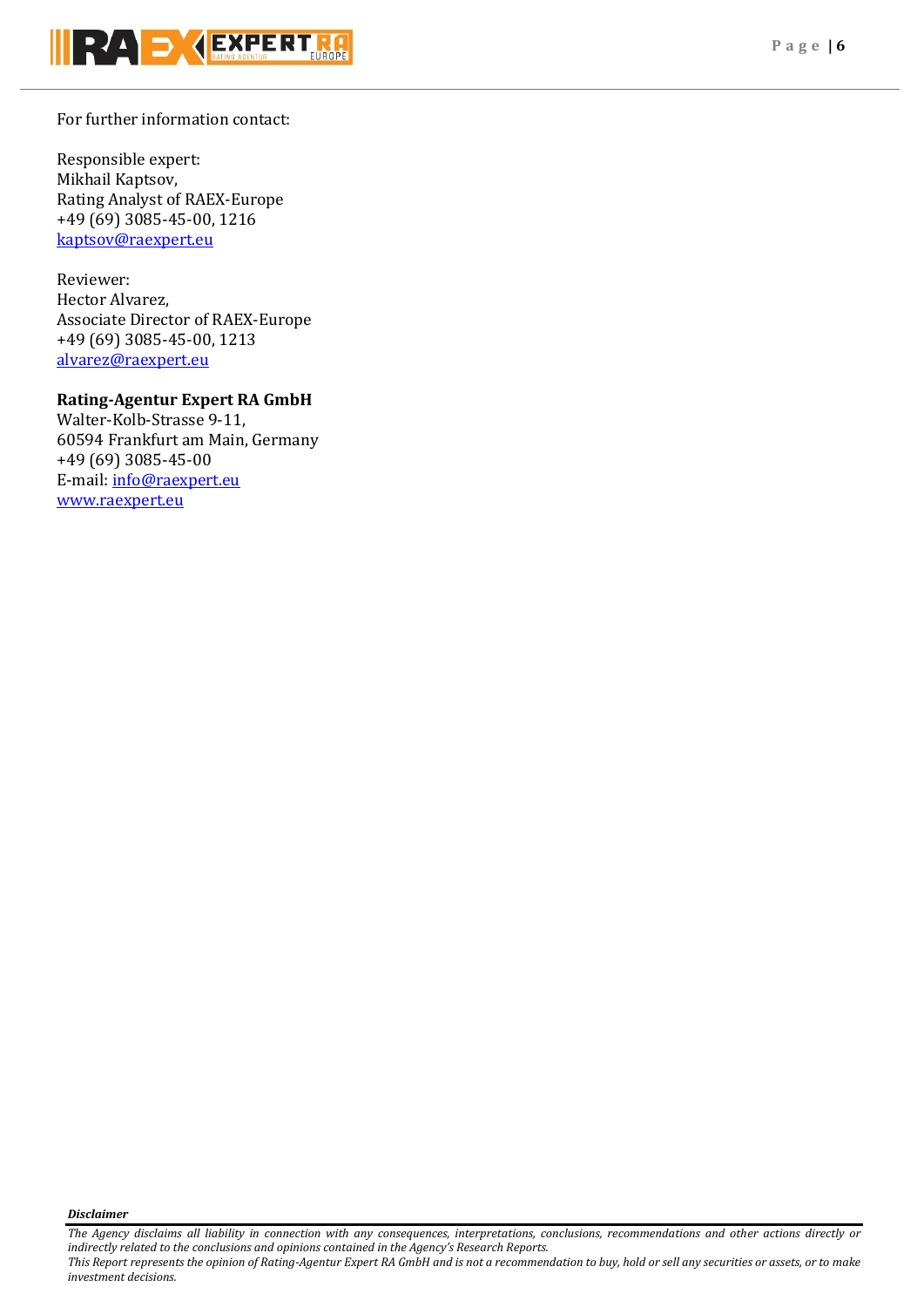## RATING HISTORY:

|            |                                                                      | <b>SGC</b>                  |                     | <b>Outlook</b>              |                     |
|------------|----------------------------------------------------------------------|-----------------------------|---------------------|-----------------------------|---------------------|
| Date       | <b>Review reason</b>                                                 | <b>National</b><br>currency | Foreign<br>currency | <b>National</b><br>currency | Foreign<br>currency |
| 07.08.2020 | Scheduled<br>revision of both<br>types of ratings<br>for the country | B                           | $B -$               | Negative                    | Negative            |
| 07.02.2020 | Scheduled<br>revision of both<br>types of ratings<br>for the country | B                           | $B -$               | Negative                    | Negative            |
| 09.08.2019 | Scheduled<br>revision of both<br>types of ratings<br>for the country | B                           | $B -$               | Negative                    | Negative            |
| 10.05.2019 | First assignment<br>of both types of<br>ratings                      | B                           | $B -$               | Developing                  | Developing          |

*Disclaimer* 

*The Agency disclaims all liability in connection with any consequences, interpretations, conclusions, recommendations and other actions directly or indirectly related to the conclusions and opinions contained in the Agency's Research Reports. This Report represents the opinion of Rating-Agentur Expert RA GmbH and is not a recommendation to buy, hold or sell any securities or assets, or to make investment decisions.*